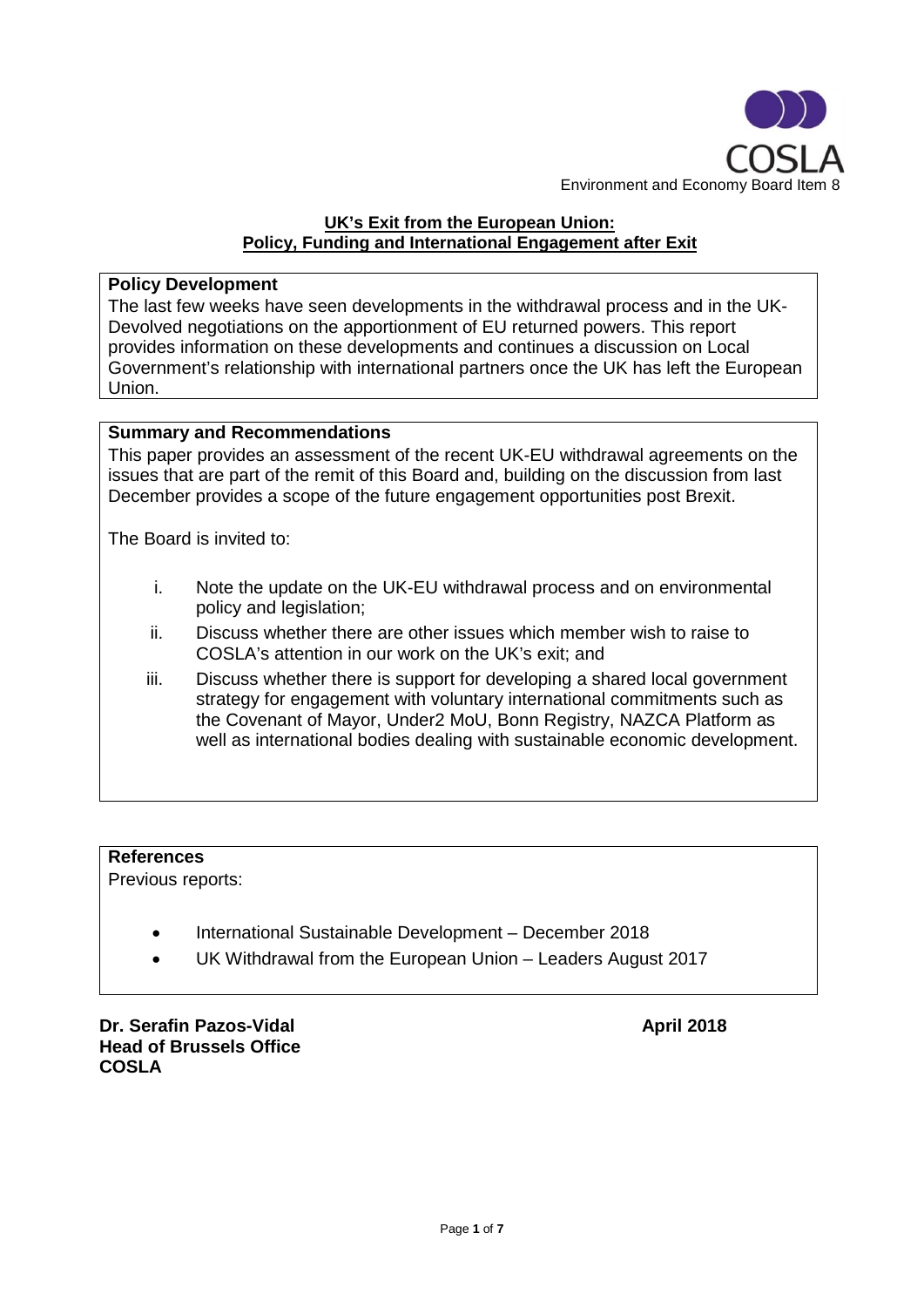

#### **UK's Exit from the European Union: Policy, Funding and International Engagement after Exit**

#### **Policy Development**

1. The last few weeks have seen developments in withdrawal process and in the UK-Devolved negotiations on apportionment of EU returned powers. This report provides information on these developments and continues a discussion on Local Government's relationship with international partners once the UK has left the European Union.

### **COSLA Position**

- 2. While COSLA had agreed to support remain in the EU we accept the outcome of the vote and have been working with the Scottish and UK Governments our peers from the rest of the UK and other Member States and the EU institutions to ensure that the impact is minimised in our communities, the powers of local governments are respected and if possible enhanced, and the funding and policy and political cooperation arrangements are maintained or replaced. Most recently and, informed by a discussion at this Board, COSLA agreed principles for lobbying on replacing. EU funds with domestic funding. This was agreed by Leaders in November 2017.
- 3. This report provides the Board with an up-to-date picture on the UK's withdrawal for the European Union and its implication for environmental policy and future funding. This report also discusses the implication of the UK's withdrawal to the various international sustainability agreements and organisations to which Scottish Local Government currently relate. This follows on from an earlier report to the Board on December 2017.

#### **What is Changing?**

- 4. Over the last few weeks there have been a number of UK-EU Agreements in the Withdrawal Process. There have been developments in the UK-Devolved negotiations on apportionment of EU returned powers. During the month of March significant agreements have been reached in terms of the Withdrawal Treaty that covers also the transition period April 2019 and December 2019. Both the UK and the EU negotiators have also last month outlined their aims for the forthcoming negotiation of the post Brexit UK-EU Free Trade and Partnership Agreement. From that perspective, it is now possible to scope the possible implications for Councils powers on environmental, sustainable development and economic development policy.
- 5. The draft Withdrawal Agreement which is already agreed by about 60% makes clear that existing EU legislation, obligations, reporting, court jurisdictions and funds will operate as at present until December 2020. This has implications for the Withdrawal Bill, repatriation and apportionment of EU powers, transposition of EU funds discussed below.
- 6. As for the post Brexit UK-EU Free Trade Agreement that will soon start to be negotiated the UK Government is keen to stress that it has among the highest environmental and animal welfare standards in the world and is keen that as the UK leaves the EU "EU we will uphold environmental standards and go further to protect our shared natural heritage. And I fully expect that our standards will remain at least as high as the EU's."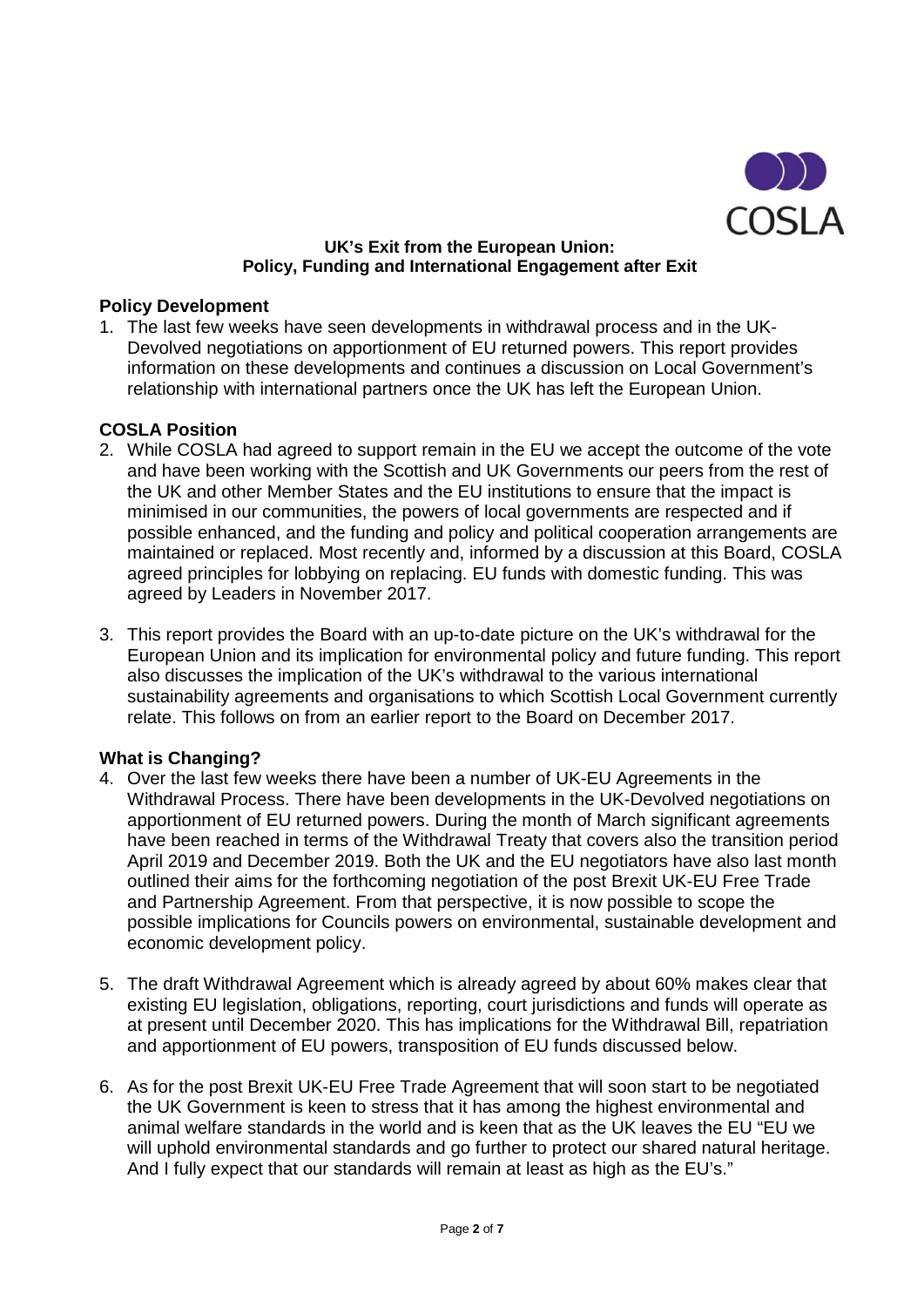- 7. By contrast the EU has agreed that given the UK's "geographic proximity and economic interdependence with the EU27, the future relationship will only deliver in a mutually satisfactory way if it includes robust guarantees which ensure a level playing field. The aim should be to prevent unfair competitive advantage that the UK could enjoy through undercutting of current levels of protection with respect to competition and state aid, tax, social, environment and regulatory measures and practices. This will require a combination of substantive rules aligned with EU and international standards, adequate mechanisms to ensure effective implementation domestically, enforcement and dispute settlement mechanisms in the agreement".
- 8. In other words, as the UK will cease to be an EU Member State but is keen to ensure that by 2021 a UK-EU Free Trade and Partnership Agreement so it cannot radically depart from the current legislative framework. The existing EU targets and reporting on for instance Emissions Trading or Renewables, Waste will cease to be binding in the UK. However, an extensive agreement that will cover goods (including food and drink) and, possibly, some services, will require a broad alignment on shared outcomes but it will be up for the UK to decide to deliver those. A favourable condition is that the UK and the EU have both signed the United Nations Sustainable Development Goals (discussed below) that can provide a platform for UK-EU common ambition in the medium term.
- 9. In the short term (2019-2020 and in the earlier part of the next decade) under the terms of the future European Union (Withdrawal) Act the existing EU environmental directives, state aid rules will remain in force. The UK has also confirmed that all EU legislation agreed before the date of Withdrawal end March 2019 will be transposed into domestic law. Some of them on Energy Efficiency and Circular Economy are discussed in this paper.
- 10. However, there are a few things that need to be resolved:
	- i. Reciprocity issues: some EU legislation in order to be enforceable needs to be replicated in both the UK and the EU. This concerns, for instance, waste shipments (which is crucial for some local authority's waste plans), shipments of Waste, Emissions Trading, Services Directive. So far only the issue of energy links is clearly in the UK-EU negotiation agenda.
	- ii. Reporting obligations: currently Local Authorities are subject to specific reporting obligations to meet various EU Directives. Often these double up existing domestic reporting duties and require re-engineer existing information just to comply with these EU directives. At this stage it is not clear what will happen with these reporting obligations particularly post Transition period.
	- iii. Environmental Justice: most of enforcement of EU environmental legislation is done by way of the supervisory powers on the European Commission and the European Court of Justice. The UK is at present time about to be brought again by the Commission (alongside other seven Member States to the European Court of Justice for lack of compliance at local level across the UK to EU Air Quality Legislation. Under the terms of the Localism Act 2011 any infringement fine will be passed on to the concerned Councils. The UK Government has already indicated that post Withdrawal these environmental justice powers will be recreated within the UK.
	- iv. EU Guidance: many EU rules are soft law or guidance. These are not included in the Withdrawal Bill (or the Continuity Acts). While they will remain in force during the transition period (and about to the EU Structural Funds for the duration of the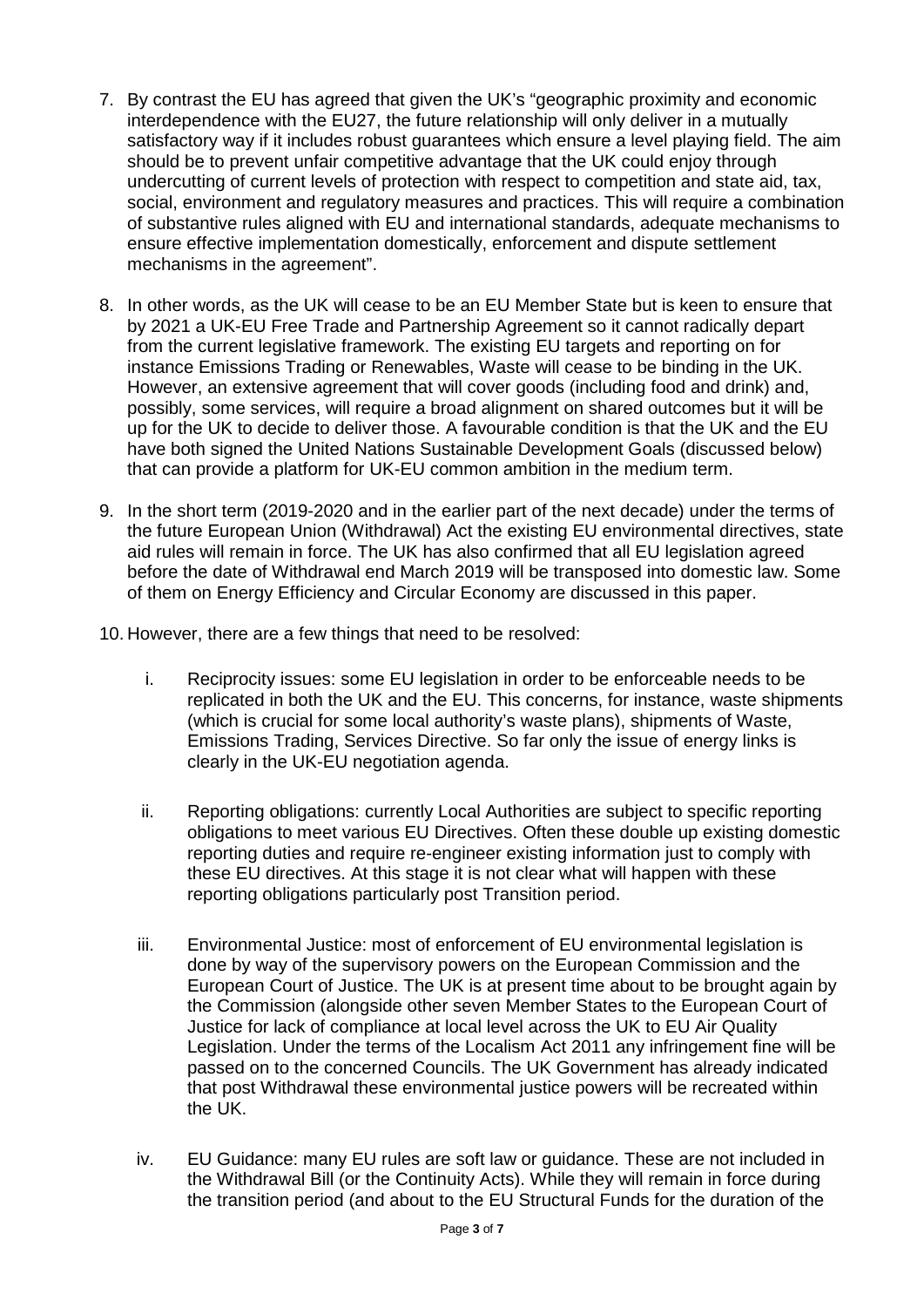programme end 2023) the status of others such as the State Aid Guidelines depend on the post Brexit UK-EU Trade deal. The EU position is to keep all the rules.

v. Local and Devolution issues: the UK and Devolved governments are currently negotiating how to apportion EU returned powers including the need to establish UK-wide common frameworks. This raises the issues that new UK bodies to deal, for instance, with state aid subsidies. There is concern that the UK Government would be both a judge and beneficiary of decisions made. Amid intergovernmental tension there is slow progress to reach a consensus between the 111 and 153 lists of powers returned from the EU. However, COSLA initial assessment so far finds that 64 out of these powers concern local Government. 18 of those have, 16 of a medium impact and 36 a lower impact. However, the picture is even more complex that regardless the likelihood of some of these powers to change it will now require a degree of discussion and negotiation between Local Government, Scottish and UK Government that is unprecedented in the Scottish local and devolved experience. For this reason, it is welcome the UK Government announcement (following COSLA and our UK counterparts´ lobby) to create a consultative mechanism between the UK and Local Government to deal with Brexit. However, this needs to be replicated at Scottish level and extended for post Brexit free trade and other international negotiations that (following the precedent of the US-EU Trade negotiations TTIP will concern local government powers).

#### *Outstanding EU legislative and funding issues*

- 11. One of the most important issues of the Withdrawal Agreement agreed so far is the legal safeguard that the current EU funding programmes, namely the EU Structural Funds. will be able to be managed, delivered, audited and reported as at present until its natural end in 2023. This provides a legally binding assurance that neither the Withdrawal Bill nor successive Treasury and Scottish Government statement were able to provide and is a welcome reassurance to managing, delivery bodies and beneficiaries. There are, however, no new developments on the issue of replacement of EU funds. We understand that no Ministerial discussion has been held on the UK Shared Prosperity Fund and equivalent (there are more specifics on rural issues particularly on farm funding) and that any consultation would be towards the end of the year. We have, nonetheless, contributed to a number of Parliamentary inquiries over this issue, the latest one by the Scottish Parliament Finance and Constitution Committee – on the basis of the existing outline positions agreed by this Board and the November Leaders meeting.
- 12. A key issue that neither the UK nor the EU has as yet explicitly agreed to in the negotiations is the value of an opt in to European Territorial Cooperation (INTERREG), as opposed to positive statements by both side to UK participation in the EU research and education programmes (Erasmus) we are working with partner across the UK and in Brussels and persuading UK ministers to add this into their negotiation list – as from the EU side both Mr Barnier and the EU Regional Commissioner have explicitly told us that they would be happy for continued participation in INTERREG – if the UK requests it.
- 13. The COSLA EU team has also been busy dealing with the outstanding EU legislative pieces of legislation that under the terms of the Withdrawal Bill will be transposed into the UK. Indeed, they review several pieces of EU legislation that are among the most relevant for Councils and which were agreed since December: the Energy Performance in Buildings Directive (EPBD), the Renewables Directive (RES), the Energy Efficiency Directive (EED) and the new Energy Governance. It is positive that in working with our peers we managed to resist the ambition to set specific energy targets for Councils and to introduce a legal obligation to consult Councils in making future National Energy Plans.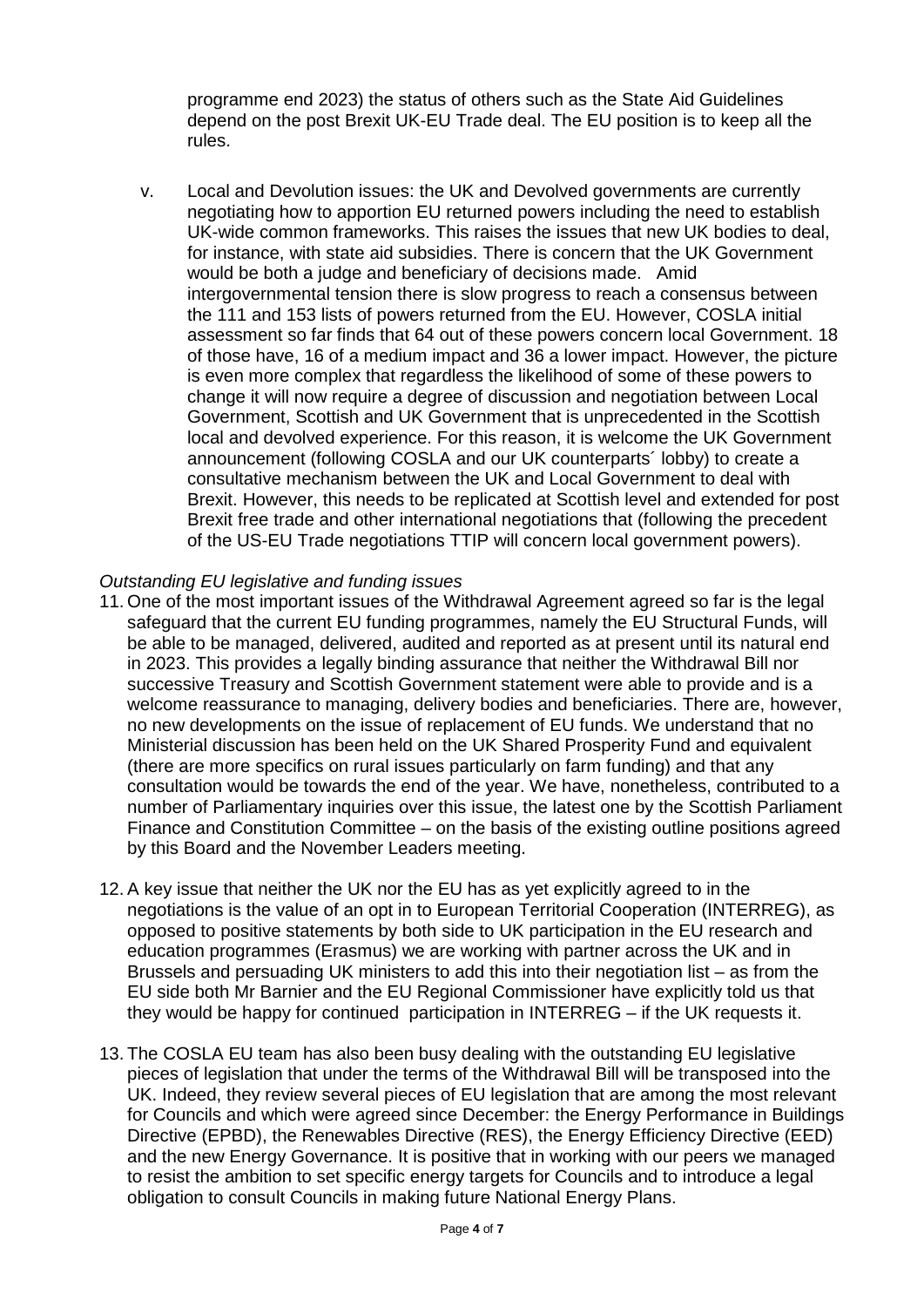- 14. Another major dossier that has been recently agreed is the Circular Economy Package including a review the Waste Framework Directive , the Electric Waste (WEEE) Directive, Packaging Waste among others. We were involved in this review since it started around 2012 but in the end the Commission proposed targets below existing levels of Scottish ambition. In the deal reached last December it was agreed that the recycling rate of municipal waste should be 55% by 2025, 55% by 2030 and 65% by 2035. A Landfill ban for 2030 has been agreed (with exceptions for remote and isolated areas). While all is within the level of Scottish policy aims they are entirely binding (as opposed to parts of the Zero Waste Plans) so technical issues such as definitions and reporting obligations need to be carefully looked at during the transposition which will be unaffected by Brexit.
- 15. Last but not least there are other new major proposals such as last November's Clean Mobility Package (including new obligations for clean vehicles public procurement and alternative fuels) and the Plastic Strategy tabled last January that will not become law in time for Withdrawal. However, the UK has specifically indicated that it will seek to align to the broad outcomes of these proposals as well.

#### *International engagement post Brexit*

- 16. As the UK will leave the EU but it will aim to establish a broad alignment with the EU most certainly in terms of state aid and procurement but also in a looser way on other issues such as environmental matters. It is unclear which structures will take form to ensure this broad alignment but this could be achieved by way of a Joint Committee between both the UK Government and the European Commission. Other arrangements are possible, such as participating in EU agencies, interparliamentary and local government political dialogue. This is under discussion and COSLA is lobbying to ensure that continued political cooperation with our European partners.
- 17. More widely there is scope for a partnership based approach in Scottish, and indeed UK, international representation, at these post Brexit UK-EU arrangements. This could also be extended to beyond the EU to United Nations and other international organisations, for example the Council of Europe, the OECD United Nations Climate Conference (UNFCCC) and UN agencies dealing with local government: UN HABITAT and United Nations Development Programme (UNDP), United Nations Advisory Committee of Local Authorities (UNACLA). Many agreements reached in these fora end up being adopted as national policy.
- 18. It seems pertinent that COSLA and our UK sister organisations can input on the UK position ahead of UNACLA, UN-HABITAT, UNFCCC meetings and not just rely on the indirect input via our umbrella UCLG. COSLA manages to actively contribute to the drafting international deals thanks to our umbrellas CEMR and UCLG (as they are invited as advisors to some international negotiations). It was through them that COSLA could help in the drafting of the United Nations Sustainable Development Goals (SDGs) agreed in September 2015 and on the UN HABITAT III Sustainable Urban Agreement in 2016.
- 19. There are other non-EU European bodies that deal with local economic development were we could increase our presence, namely the OECD and the Council of Europe. The OECD LEED Forum on Partnerships and Local Development (FPLD) is the OECD's network of practitioners in the fields of economic development, employment, skills and social inclusion. COSLA has a standing invitation from the OECD to join this forum and previous links with the UK Mission there. We should aim to be able to input into the UK contributions to the OECD Roundtable of Mayors and Ministers and the OECD Regional Governance Policy Committee. It is important to know that the future Scottish Rural Policy will be based on an forthcoming OECD Review, just as the Schools reform Agenda was based on a OECD report. Similarly, UK civil servants participate in the Council of Europe Council of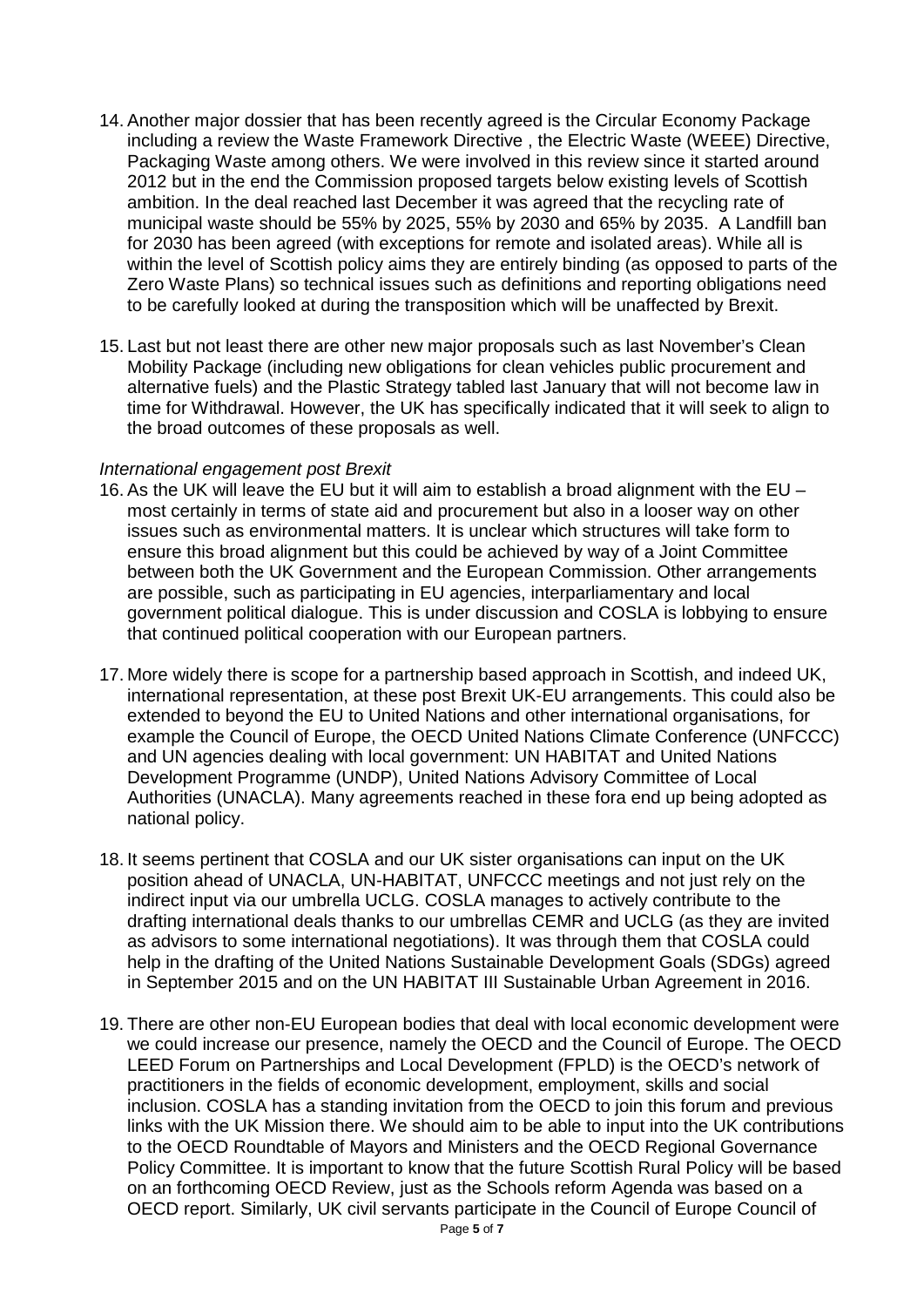Europe European Committee on Democracy and Governance (CDDG) where issues such as local finance are discussed – without no linkage being sought with the Council of Europe Congress of Local and Regional when for instance our lead member Cllr McVey is draftsperson in a pan-European report on local finance and coping with debt.

## *International Voluntary Local Government Commitments*

- 20. In addition to the above formal international obligations, Scottish Councils can, and some already do, participate in international sustainability commitments both on their own as well as collectively.
- 21. The Global Covenant of Mayors for Climate and Energy was previously the EU's key mechanism to involve individual regional and local government in international sustainable development commitments. It has now also a combined UN initiative (hence there is potential post Brexit) it is also an official UN data provider so by joining Councils are linked to UN reporting structures. There are currently five Scottish Councils which are full Covenant members – Fife and Dundee recently jointed- with COSLA acting as the official supporting organisation in Scotland. COSLA supports the Covenant of Mayors because the framework supports local leadership, decision making and multi-level governance. It also allows for the exchange of good practice at sub-national level, in Europe and globally. There is one third of Scottish Councils looking to follow the Covenant of Mayors methodology and produce a Sustainable Energy and Action Plan (SECAP), however they lack resource and capacity (staff, know-how and data) to meet all requirements including the technical baseline assessment of local emissions. Our discussion with Councils and experts that have already done so suggest that cost per Council of developing the baseline work significantly decreases the more Councils cooperate. The feedback we receive is that the Covenant having reached a given critical mass in Scotland and due to Brexit there is need to raise an specific discussion at a political level on this including the need to identify the resources that can be provided so that all interested Scottish Councils can contribute by way of their SECAPs to the United Nations sustainability ambition.
- 22. There are additional ways for Scottish Councils to demonstrate their commitment to Paris by data reporting to the UN Climate agreements (UNFCCC). The Bonn Carbon Registry is a mechanism for cities and local governments to make specific commitments to tackle climate change. It is the global reporting platform for cities, towns and regions tackling climate change. The NAZCA Platform is another UN initiative that Scottish Councils can decide to participate to provide the UN with initiatives that they are doing on climate adaptation, mitigation and sustainable development initiatives taking place at local level. All Scottish Councils can participate in these platforms.
- 23. At the Bonn Climate Summit Roseanna Cunningham confirmed that in addition to Scottish Government, the seven Scottish cities will sign the "Under2 MOU" (Memorandum of Understanding). It appears that rather than seeking direct membership such as Bristol and Manchester, the actual signatory will be the Scottish Cities Alliance. The Under2 Coalition was created in 2014 mainly by regions, states and Devolved Administrations to give them more influence in international climate discussions. Members commit to emission reductions consistent with a trajectory of 80 to 95% below 1990 levels by 2050 and to cooperate at all levels of government to achieve the Paris Agreement and the more ambitious goal of limiting global warming to 1.5oC. The Under2 Coalition extends to one third of the global economy and reports to the NAZCA Platform. The rest of Scottish Councils can also join if they so wish and it is proposed that consideration is given to this issue as well.